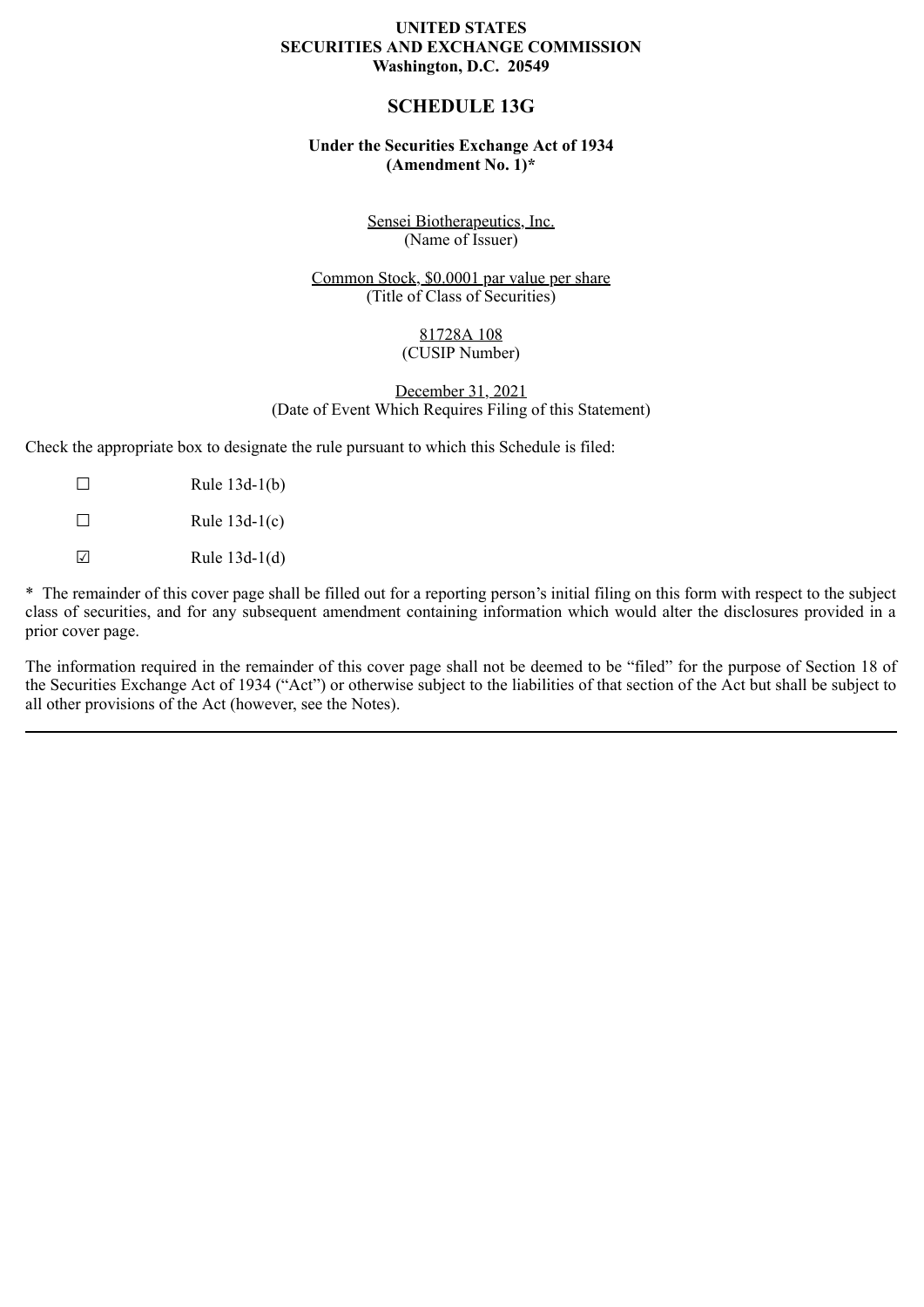|                      | <b>NAME OF REPORTING PERSONS</b>                                                                                 |                               |                                                                                                                                                                                                                                                                                                                                    |  |  |
|----------------------|------------------------------------------------------------------------------------------------------------------|-------------------------------|------------------------------------------------------------------------------------------------------------------------------------------------------------------------------------------------------------------------------------------------------------------------------------------------------------------------------------|--|--|
| James Peyer          |                                                                                                                  |                               |                                                                                                                                                                                                                                                                                                                                    |  |  |
|                      |                                                                                                                  |                               | (a) $\Box$<br>(b)                                                                                                                                                                                                                                                                                                                  |  |  |
| <b>SEC USE ONLY</b>  |                                                                                                                  |                               |                                                                                                                                                                                                                                                                                                                                    |  |  |
|                      | CITIZENSHIP OR PLACE OF ORGANIZATION                                                                             |                               |                                                                                                                                                                                                                                                                                                                                    |  |  |
| <b>United States</b> |                                                                                                                  |                               |                                                                                                                                                                                                                                                                                                                                    |  |  |
|                      | 5                                                                                                                | SOLE VOTING POWER             |                                                                                                                                                                                                                                                                                                                                    |  |  |
| <b>NUMBER OF</b>     |                                                                                                                  |                               |                                                                                                                                                                                                                                                                                                                                    |  |  |
| <b>SHARES</b>        | 6                                                                                                                | <b>SHARED VOTING POWER</b>    |                                                                                                                                                                                                                                                                                                                                    |  |  |
|                      |                                                                                                                  |                               |                                                                                                                                                                                                                                                                                                                                    |  |  |
| <b>EACH</b>          | 7                                                                                                                | <b>SOLE DISPOSITIVE POWER</b> |                                                                                                                                                                                                                                                                                                                                    |  |  |
|                      |                                                                                                                  | 0                             |                                                                                                                                                                                                                                                                                                                                    |  |  |
| <b>WITH</b>          | 8                                                                                                                | SHARED DISPOSITIVE POWER      |                                                                                                                                                                                                                                                                                                                                    |  |  |
|                      |                                                                                                                  |                               |                                                                                                                                                                                                                                                                                                                                    |  |  |
|                      |                                                                                                                  |                               |                                                                                                                                                                                                                                                                                                                                    |  |  |
|                      |                                                                                                                  |                               |                                                                                                                                                                                                                                                                                                                                    |  |  |
|                      |                                                                                                                  |                               | $\Box$                                                                                                                                                                                                                                                                                                                             |  |  |
|                      |                                                                                                                  |                               |                                                                                                                                                                                                                                                                                                                                    |  |  |
|                      |                                                                                                                  |                               |                                                                                                                                                                                                                                                                                                                                    |  |  |
|                      |                                                                                                                  |                               |                                                                                                                                                                                                                                                                                                                                    |  |  |
|                      |                                                                                                                  |                               |                                                                                                                                                                                                                                                                                                                                    |  |  |
|                      |                                                                                                                  |                               |                                                                                                                                                                                                                                                                                                                                    |  |  |
|                      | <b>BENEFICIALLY</b><br><b>OWNED BY</b><br><b>REPORTING</b><br><b>PERSON</b><br>$0.0\%$<br>$\overline{\text{IN}}$ |                               | CHECK THE APPROPRIATE BOX IF A MEMBER OF A GROUP (SEE INSTRUCTIONS)<br>AGGREGATE AMOUNT BENEFICIALLY OWNED BY EACH REPORTING PERSON<br>CHECK BOX IF THE AGGREGATE AMOUNT IN ROW (9) EXCLUDES CERTAIN SHARES (SEE INSTRUCTIONS)<br>PERCENT OF CLASS REPRESENTED BY AMOUNT IN ROW (9)<br>TYPE OF REPORTING PERSON (SEE INSTRUCTIONS) |  |  |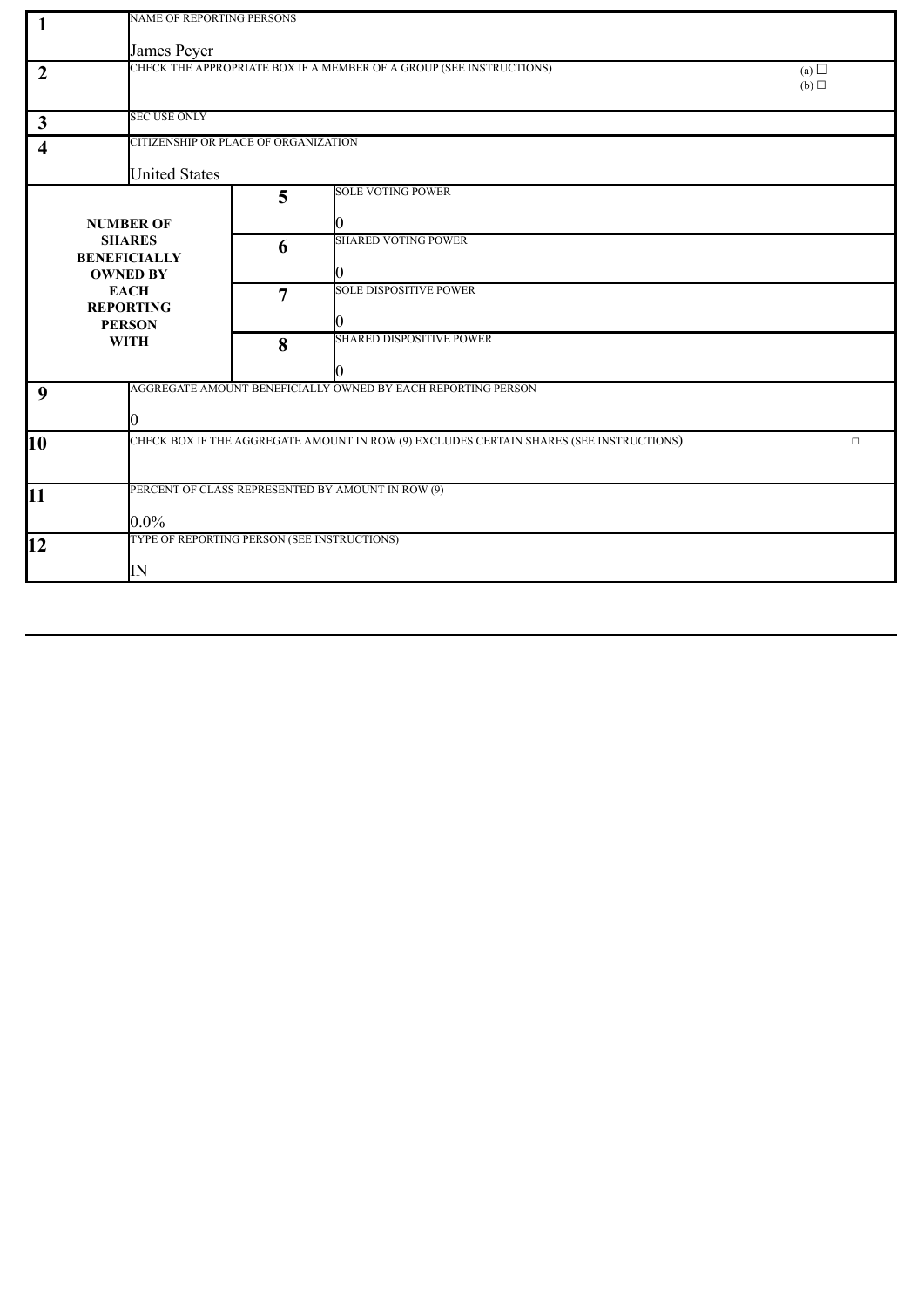|                | COOH TW. 01720/1100<br>NAME OF REPORTING PERSONS |                         |                                                                                         |                   |  |  |
|----------------|--------------------------------------------------|-------------------------|-----------------------------------------------------------------------------------------|-------------------|--|--|
| $\mathbf{1}$   |                                                  |                         |                                                                                         |                   |  |  |
|                |                                                  | Cambrian BioPharma Inc. |                                                                                         |                   |  |  |
|                |                                                  |                         | CHECK THE APPROPRIATE BOX IF A MEMBER OF A GROUP (SEE INSTRUCTIONS)                     |                   |  |  |
| $\overline{2}$ |                                                  |                         |                                                                                         | (a) $\Box$<br>(b) |  |  |
|                |                                                  |                         |                                                                                         |                   |  |  |
|                | <b>SEC USE ONLY</b>                              |                         |                                                                                         |                   |  |  |
| $\mathbf{3}$   |                                                  |                         |                                                                                         |                   |  |  |
| 4              | CITIZENSHIP OR PLACE OF ORGANIZATION             |                         |                                                                                         |                   |  |  |
|                |                                                  |                         |                                                                                         |                   |  |  |
|                | Delaware                                         |                         |                                                                                         |                   |  |  |
|                |                                                  | 5                       | <b>SOLE VOTING POWER</b>                                                                |                   |  |  |
|                |                                                  |                         |                                                                                         |                   |  |  |
|                | <b>NUMBER OF</b>                                 |                         | 5,231,488                                                                               |                   |  |  |
|                | <b>SHARES</b>                                    | 6                       | <b>SHARED VOTING POWER</b>                                                              |                   |  |  |
|                | <b>BENEFICIALLY</b>                              |                         |                                                                                         |                   |  |  |
|                | <b>OWNED BY</b>                                  |                         | K)                                                                                      |                   |  |  |
|                | <b>EACH</b>                                      | 7                       | <b>SOLE DISPOSITIVE POWER</b>                                                           |                   |  |  |
|                | <b>REPORTING</b>                                 |                         |                                                                                         |                   |  |  |
|                | <b>PERSON</b>                                    |                         | 5,231,488                                                                               |                   |  |  |
|                | <b>WITH</b>                                      | 8                       | <b>SHARED DISPOSITIVE POWER</b>                                                         |                   |  |  |
|                |                                                  |                         |                                                                                         |                   |  |  |
|                |                                                  |                         |                                                                                         |                   |  |  |
| 9              |                                                  |                         | AGGREGATE AMOUNT BENEFICIALLY OWNED BY EACH REPORTING PERSON                            |                   |  |  |
|                |                                                  |                         |                                                                                         |                   |  |  |
|                | 5,231,488                                        |                         |                                                                                         |                   |  |  |
| 10             |                                                  |                         | CHECK BOX IF THE AGGREGATE AMOUNT IN ROW (9) EXCLUDES CERTAIN SHARES (SEE INSTRUCTIONS) | $\Box$            |  |  |
|                |                                                  |                         |                                                                                         |                   |  |  |
|                |                                                  |                         |                                                                                         |                   |  |  |
|                |                                                  |                         | PERCENT OF CLASS REPRESENTED BY AMOUNT IN ROW (9)                                       |                   |  |  |
| 11             |                                                  |                         |                                                                                         |                   |  |  |
|                | $17.1\%/1)$                                      |                         |                                                                                         |                   |  |  |
|                | TYPE OF REPORTING PERSON (SEE INSTRUCTIONS)      |                         |                                                                                         |                   |  |  |
| 12             |                                                  |                         |                                                                                         |                   |  |  |
|                | $\rm CO$                                         |                         |                                                                                         |                   |  |  |
|                |                                                  |                         |                                                                                         |                   |  |  |

(1) The percent ownership calculated is based upon an aggregate of 30,628,813 shares outstanding as of May 6, 2022.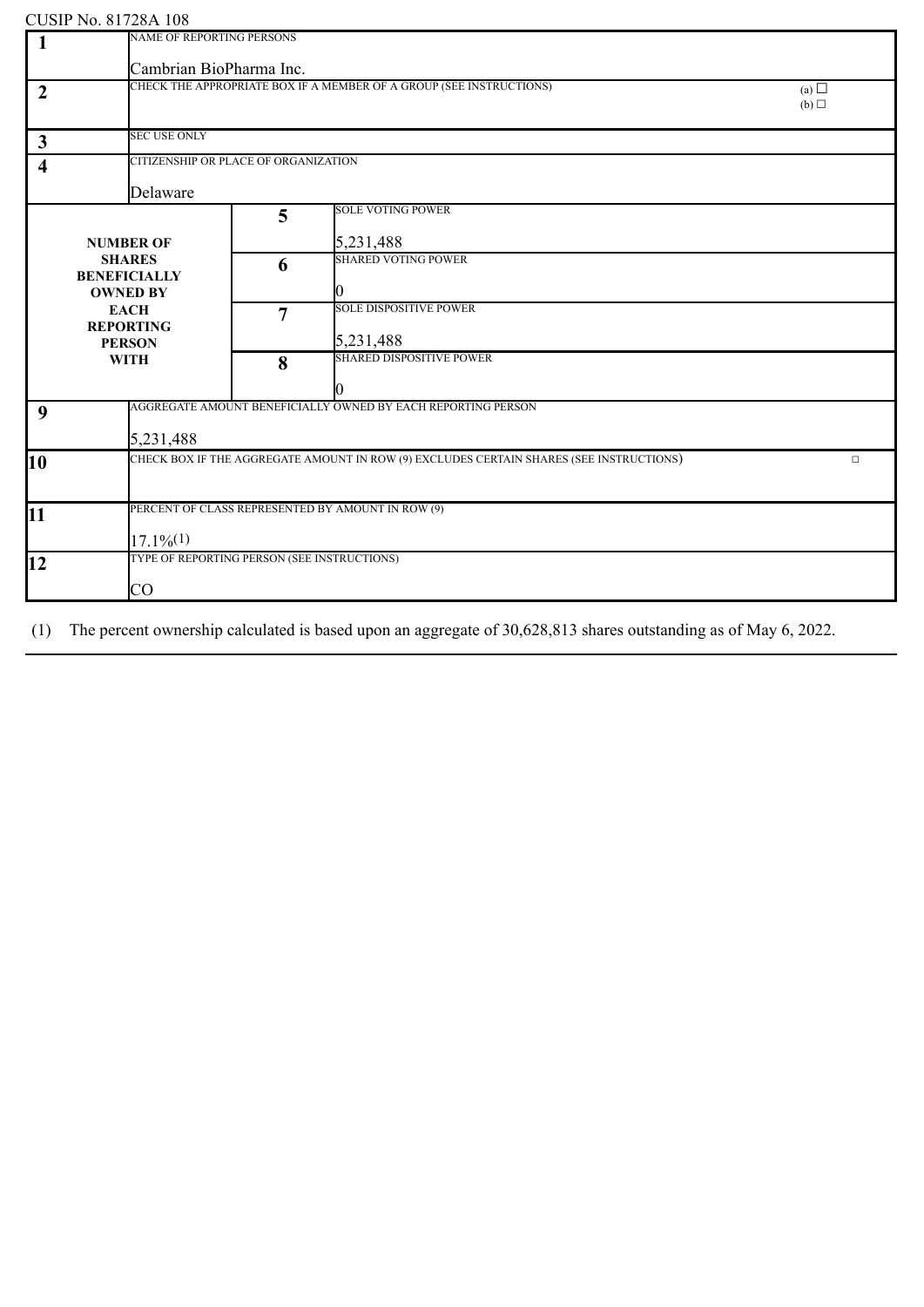| Item $1(a)$ .                                                                           | Name of Issuer:                                                                                                                    |  |  |  |
|-----------------------------------------------------------------------------------------|------------------------------------------------------------------------------------------------------------------------------------|--|--|--|
|                                                                                         | Sensei Biotherapeutics, Inc.                                                                                                       |  |  |  |
| Item $1(b)$ .                                                                           | Address of Issuer's Principal Executive Offices:                                                                                   |  |  |  |
|                                                                                         | 1405 Research Blvd, Suite 125, Rockville, MD 20850                                                                                 |  |  |  |
| Item $2(a)$ .                                                                           | Name of Person Filing:                                                                                                             |  |  |  |
|                                                                                         | James Peyer and Cambrian BioPharma Inc.                                                                                            |  |  |  |
| Item $2(b)$ .                                                                           | Address of Principal Business Office or, if none, Residence:                                                                       |  |  |  |
|                                                                                         | The business address of each of James Peyer and Cambrian BioPharma Inc. is 228 Park Avenue S, #66643, New<br>York, New York 10003. |  |  |  |
| Item $2(c)$ .                                                                           | Citizenship:                                                                                                                       |  |  |  |
|                                                                                         | Mr. Peyer is a United States citizen. Cambrian BioPharma Inc. is a Delaware corporation.                                           |  |  |  |
| Item $2(d)$ .                                                                           | Title of Class of Securities:                                                                                                      |  |  |  |
|                                                                                         | Common Stock, \$0.0001 par value per share                                                                                         |  |  |  |
| Item $2(e)$ .                                                                           | <b>CUSIP Number:</b>                                                                                                               |  |  |  |
|                                                                                         | 81728A 108                                                                                                                         |  |  |  |
| Item 3.                                                                                 | If this statement is filed pursuant to sections 240.13d-1(b), or 240.13d-2(b) or (c), check whether the person<br>$filing$ is a:   |  |  |  |
| (a) $\lceil$ ] Broker or dealer registered under section 15 of the Act (15 U.S.C. 780); |                                                                                                                                    |  |  |  |
| (b) $\lceil$ Bank as defined in section 3(a)(6) of the Act (15 U.S.C. 78c);             |                                                                                                                                    |  |  |  |
| (c) [] Insurance company as defined in section $3(a)(19)$ of the Act (15 U.S.C. 78c);   |                                                                                                                                    |  |  |  |
|                                                                                         | (d) [] Investment company registered under section 8 of the Investment Company Act of 1940 (15 U.S.C 80a-8);                       |  |  |  |

(e) [] An investment adviser in accordance with  $\S 240.13d-1(b)(1)(ii)(E);$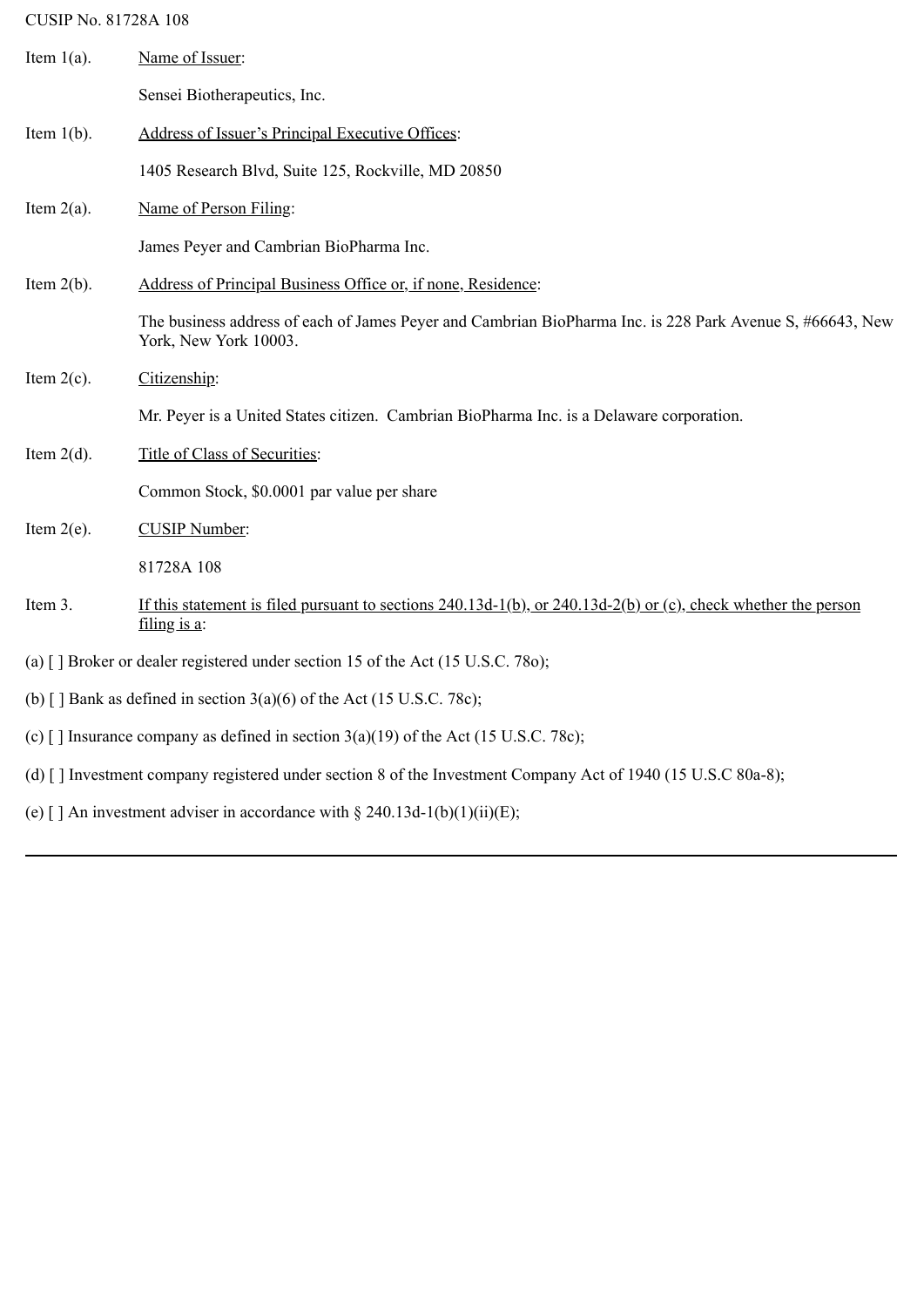(f)  $\lceil \int$  An employee benefit plan or endowment fund in accordance with § 240.13d-1(b)(1)(ii)(F);

(g)  $[ ]$  A parent holding company or control person in accordance with § 240.13d-1(b)(1)(ii)(G);

(h) [ ] A savings associations as defined in Section 3(b) of the Federal Deposit Insurance Act (12 U.S.C. 1813);

(i)  $\lceil$  ] A church plan that is excluded from the definition of an investment company under section 3(c)(14) of the Investment Company Act of 1940 (15 U.S.C. 80a-3);

(j)  $\lceil$  | A non-U.S. institution in accordance with § 240.13d-1(b)(1)(ii)(J);

(k)  $\lceil$  ] Group, in accordance with § 240.13d-1(b)(1)(ii)(K). If filing as a non-U.S. institution in accordance with § 240.13d-1(b)(1)  $(ii)(J)$ , please specify the type of institution:

#### Item 4. Ownership:

(a) Amount Beneficially Owned:

Consists of 5,231,488 shares of common stock and excludes 36,186 stock options to purchase shares of common stock. All such securities are held by Cambrian Biopharma Inc. Cambrian is a Delaware corporation and Mr. Peyer serves as Cambrian's Chief Executive Officer. In such capacity Mr. Peyer may direct the voting and disposition of the shares held by Cambrian, subject in certain instances to the approval of Cambrian's Board of Directors. Mr. Peyer disclaims beneficial ownership of such shares.

- (b) Percent of Class: 17.1%
- (c) Number of shares as to which such person has:
	- (i) sole power to vote or to direct the vote: 5,231,488
	- (ii) shared power to vote or to direct the vote: 0
	- (iii) sole power to dispose or to direct the disposition of: 5,231,488
	- (iv) shared power to dispose or to direct the disposition of: 0
- Item 5. Ownership of Five Percent or Less of a Class:

Not Applicable

Item 6. Ownership of More than Five Percent on Behalf of Another Person:

Not Applicable